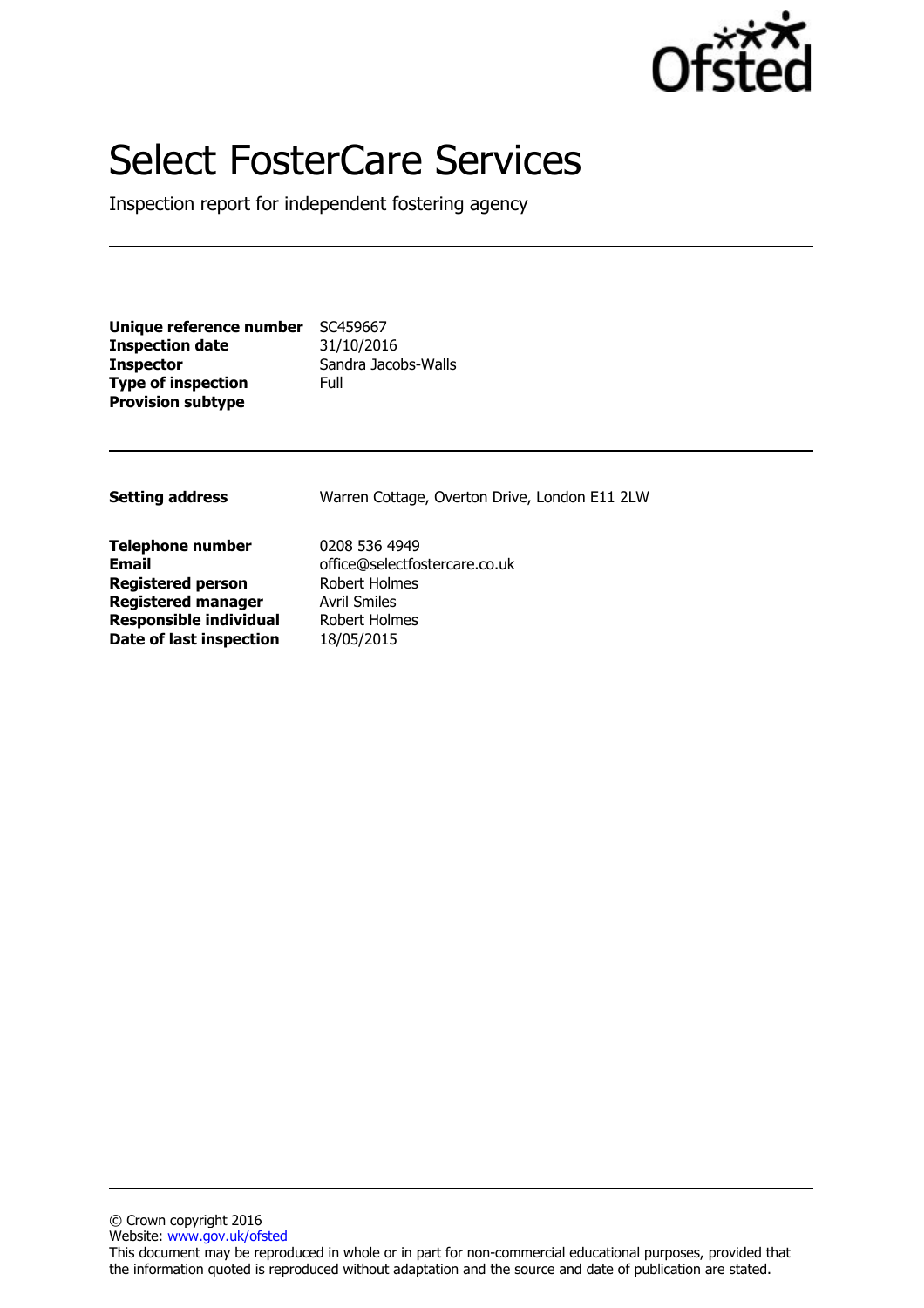

## **Service information**

## **Brief description of the service**

Select FosterCare Services is a privately owned independent fostering agency based in Redbridge, East London. The service has been in operation since 2014. The fostering service specialises in providing the following types of foster care: long term, short term, bridging, respite, emergency, and child and parent placements. The service also offers placements for children who have disabilities and/or complex health needs.

The agency's statement of purpose identifies one of the service's key aims to, 'promote and safeguard the welfare of children who are "looked after" to ensure they have positive experiences of childhood and are able to move successfully towards their independence.'

At the time of the inspection, the fostering service had 13 approved fostering households with 15 children and young people in placement.

#### **The inspection judgements and what they mean**

**Outstanding:** An agency demonstrating and exceeding the characteristics of a good judgement where children and young people are making significantly better progress and achieving more than was expected in all areas of their lives.

**Good**: An agency where children and young people, including those who have the most complex needs, have their individual needs met and their welfare safeguarded and promoted. They make good progress and receive effective services so they achieve as well as they can in all areas of their lives.

**Requires improvement**: An agency that may be compliant with regulations and observing the national minimum standards but is not yet demonstrating the characteristics of a good judgement. It therefore requires improvement to be good. There may be failures to meet all regulations or national minimum standards but these are not widespread or serious; all children's and young people's welfare is safeguarded and promoted.

**Inadequate**: An agency where there are widespread or serious failures which result in children and young people not having their welfare safeguarded and promoted.

# **Overall effectiveness**

Judgement outcome: **good**

The fostering service provides good-quality placements, and the outcomes for children are very positive. Children develop secure attachments with their foster families and have a very strong sense of belonging. Children thrive in their

© Crown copyright 2016

Website: www.gov.uk/ofsted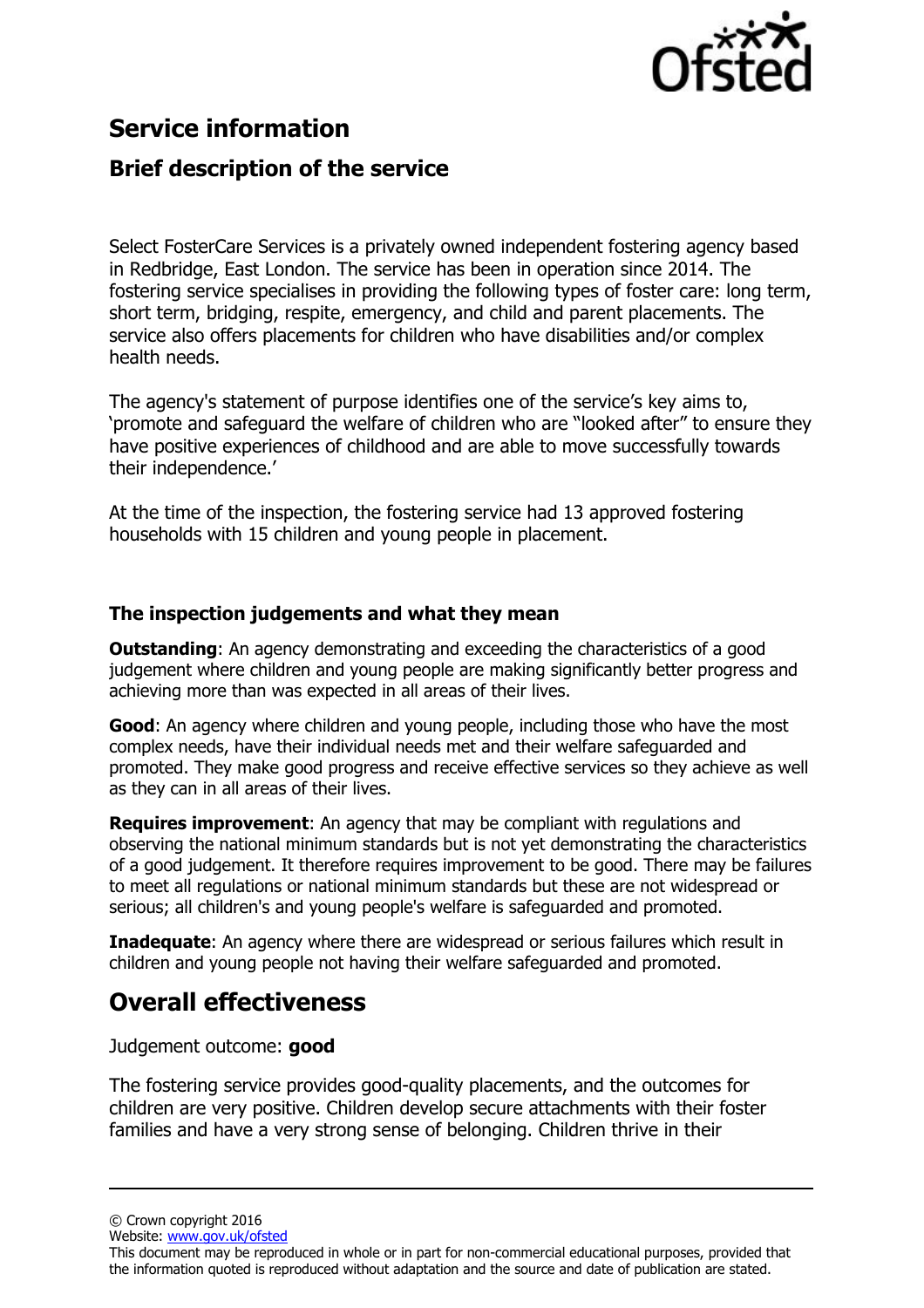

placements, and unplanned endings are rare. Children develop good self-esteem and self-confidence. Children looked after receive personalised care that meets their individual needs and they are safe. The service pays good attention to issues of equality and diversity.

The recruitment and preparation of foster carers are robust and thorough. The fostering agency approves skilled, experienced foster carers who are able to offer good-quality placements that meet the needs of children. The fostering agency provides good support, training and supervision to foster carers. Carers feel valued and appreciate the investment that the agency has made in them to promote positive experiences and outcomes for children.

The service promotes well the educational achievement and healthy lifestyles of children. The service is particularly skilled in meeting the specialist needs of children living with disabilities. Children make good educational progress; GCSE results for some have been impressive, and older young people have gone on to attend university. Children enjoy a range of leisure and recreational activities of their choice.

The fostering service encourages children to be involved in making decisions about their lives, and the service makes reasonable attempts to consult with them. Children have good opportunities to have safe contact with their parents, siblings, and significant others, when it is in their best interest and safe for them to do so. Foster carers support older young people to develop key practical skills that promote their independence in preparation for adulthood.

Foster carers work in close collaboration with other professionals and made valid contributions to planning and decision-making for children. Staff work effectively with external partners to ensure that services meet the needs of children and that they are safe.

The management of the fostering service has improved since last year's inspection, but is not yet strong. Leaders and managers are passionate and committed to promoting the best possible outcomes for children. However, management review and the efficient monitoring of the service require improvement as the service continues to grow and strives to be a service of excellence.

## **Areas of improvement**

#### **Statutory requirements**

This section sets out the actions which must be taken so that the registered person(s) meet(s) the Care Standards Act 2000, Fostering Services (England) Regulations 2011 and the national minimum standards. The registered person(s) must comply within the given timescales.

#### **Requirement Due date**

© Crown copyright 2016

```
Website: www.gov.uk/ofsted
```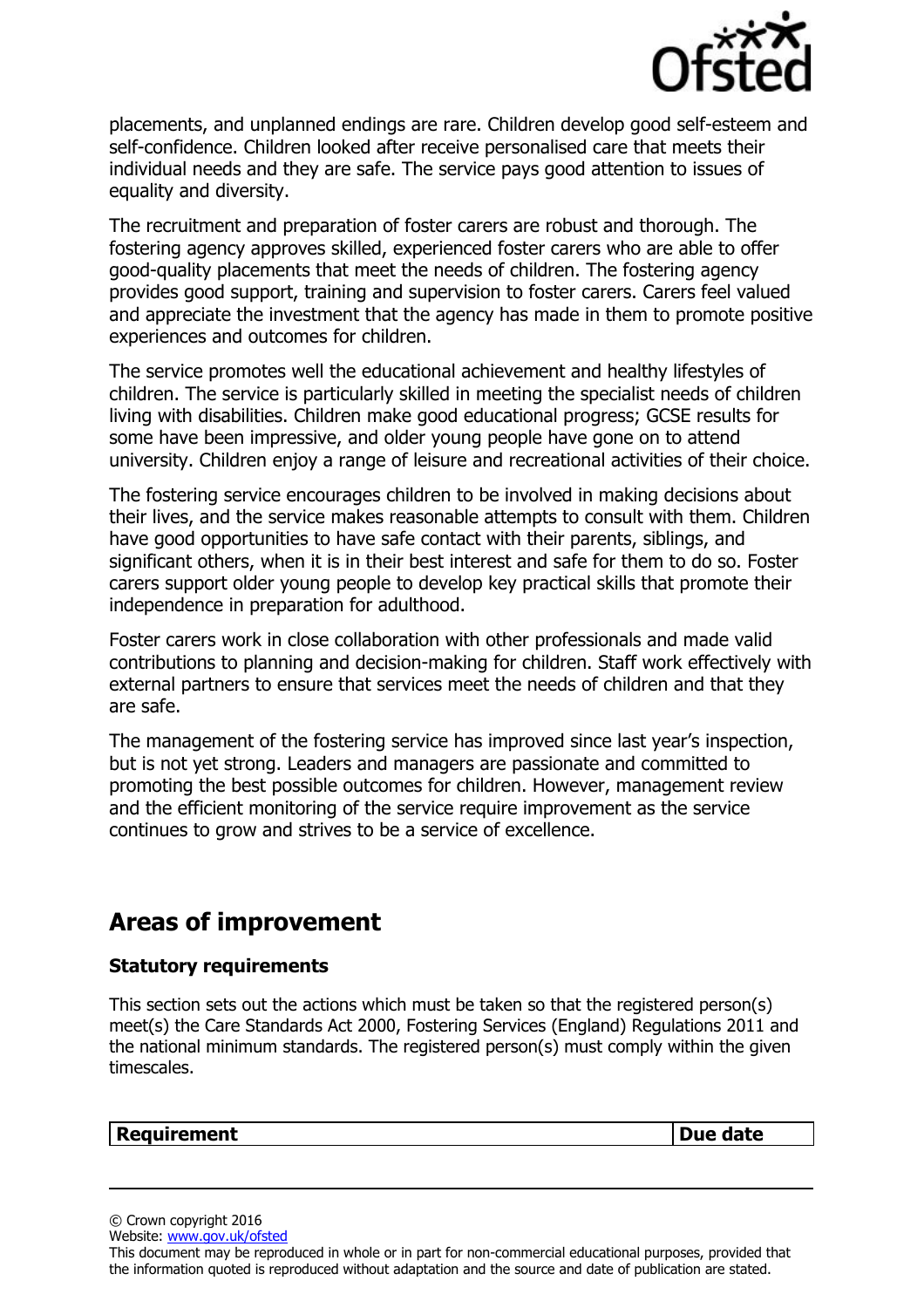

| Regulation 35(2011)                                                           | 01/02/2017 |
|-------------------------------------------------------------------------------|------------|
| $(1)$ The registered person must maintain a system for:                       |            |
| (a) monitoring matters set out in schedule 6 at appropriate<br>intervals, and |            |
| (b) improving the quality of foster care provided by the fostering<br>agency. |            |

| Regulation 35 (2011)                                                                                                                                                             | 01/02/2017 |
|----------------------------------------------------------------------------------------------------------------------------------------------------------------------------------|------------|
| $(3)$ The system referred to in paragraph (1) (above) must provide<br>for consultation with foster parents, children placed with foster<br>parents, and their placing authority. |            |

| Regulation 4 (2011)                                                                                                              | 01/02/2017 |
|----------------------------------------------------------------------------------------------------------------------------------|------------|
| $\vert$ (a) The provider must keep under review and, where appropriate,<br>revise the statement of purpose and children's quide. |            |

### **Recommendations**

To improve the quality and standards of care further, the service should take account of the following recommendations:

- Ensure that fostering households understand the nature of records maintained and follow the service's policy for the keeping and retention of files. Ensure that there is a system in place to monitor the quality and adequacy of record-keeping and take action when needed. (National minimum standard 26.2)
- Implement an effective strategy to ensure that there are sufficient foster carers to be responsive to current and predicted future demands on the service. In particular, the fostering service should develop and launch its new website. (National minimum standard 13.1)

© Crown copyright 2016 Website: www.gov.uk/ofsted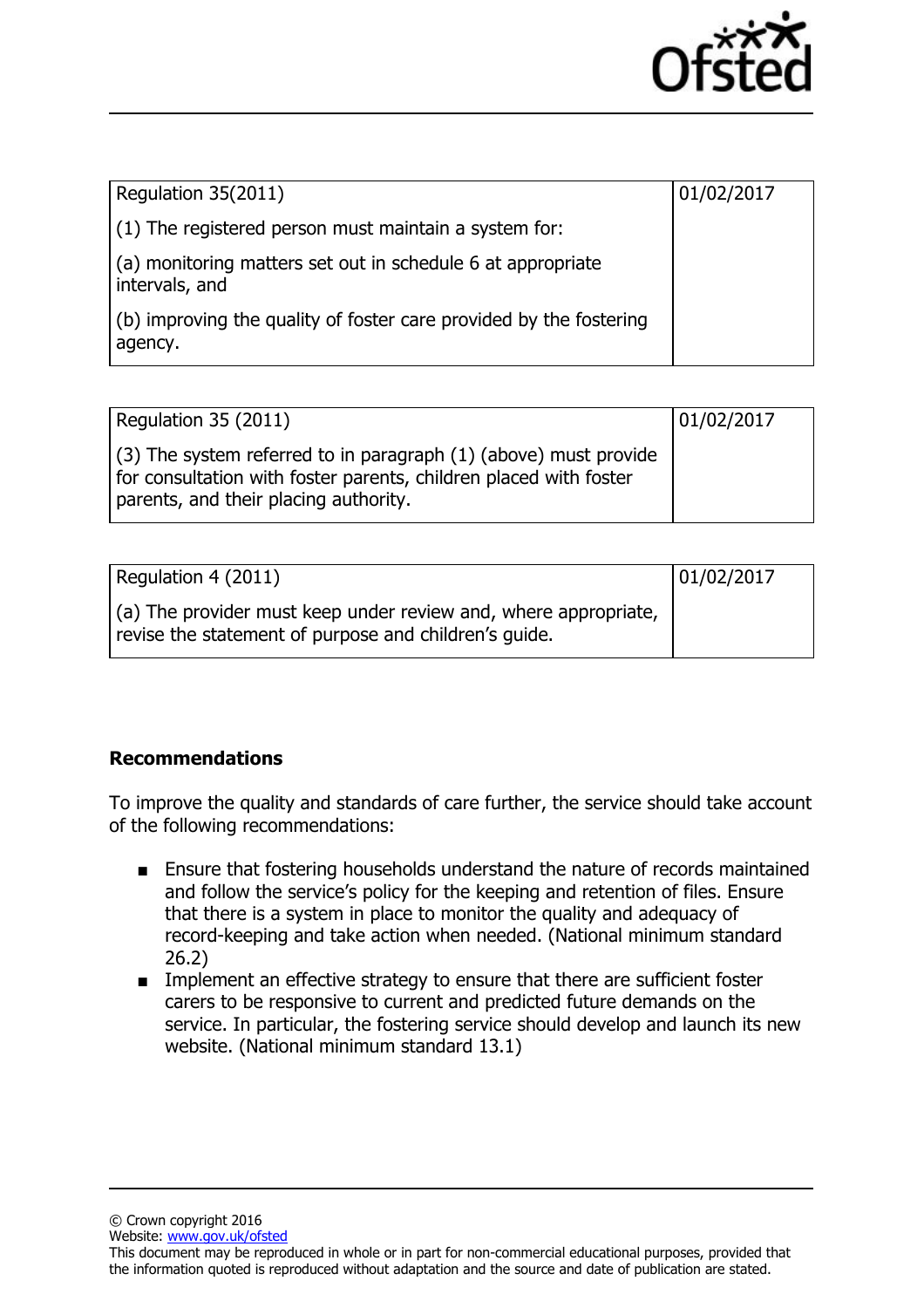

## **Experiences and progress of, and outcomes for, children and young people**

Judgement outcome: **good**

Children benefit from the service's strong focus on promoting good outcomes. Their overall experiences while in placement are very positive. Children develop strong attachments with their families and have a sense of belonging. One child, when asked about his foster family said, 'It's the best family in the world. I just love my mum's smile, especially when I make her laugh. She really loves me.'

Children receive personalised care that meets their individual needs well and is in accordance with local authority care planning. Children live in stable, secure environments and enjoy sound relationships with their foster carers, who, in turn, clearly enjoy caring for them. A foster carer told the inspector, 'I never give up on the children, despite what anyone says. You stick by them and go the extra mile, no matter what.'

Children benefit from the service's careful placement negotiations and placement starts. Introductions between children and their prospective foster carers are carefully and sensitively coordinated. Children have the opportunity to learn about the families about to care for them, as each fostering household has a written profile, which is shared with children. This helps to settle them in from the outset and enhances placement success. The fostering service's matching process is sound, and children experience strong attachments. As a result, placements are sustained successfully and unplanned endings do not occur.

Children know staff of the fostering service well. This helps them to share readily their views and opinions about their placements and a range of other issues. The fostering service is keen to improve its engagement with children, and, in particular, for children to help to shape the development of the service. Since the last inspection, the role of the children's champion has evolved. Children benefit from having an established dedicated worker: the agency's family support worker. This role involves working directly with children and young people. The post holder is in a unique position to ask children what they think of the service and their ideas to improve services. The children's champion describes her role as being 'the open ear of the agency', in place to hear and convey different perspectives. Children receive good information about how to make complaints. Since the last inspection, no child has made a complaint about the service.

The fostering service meets children's identity needs. Staff explore issues of equality and diversity and ensure that placements support any identity needs. Children have increased self-confidence, self-esteem and an understanding of their heritage. The agency's matching process carefully considers age, gender, race, disability, geographical location and linguistic needs. Foster carers support children to attend places of worship if they so wish.

© Crown copyright 2016

Website: www.gov.uk/ofsted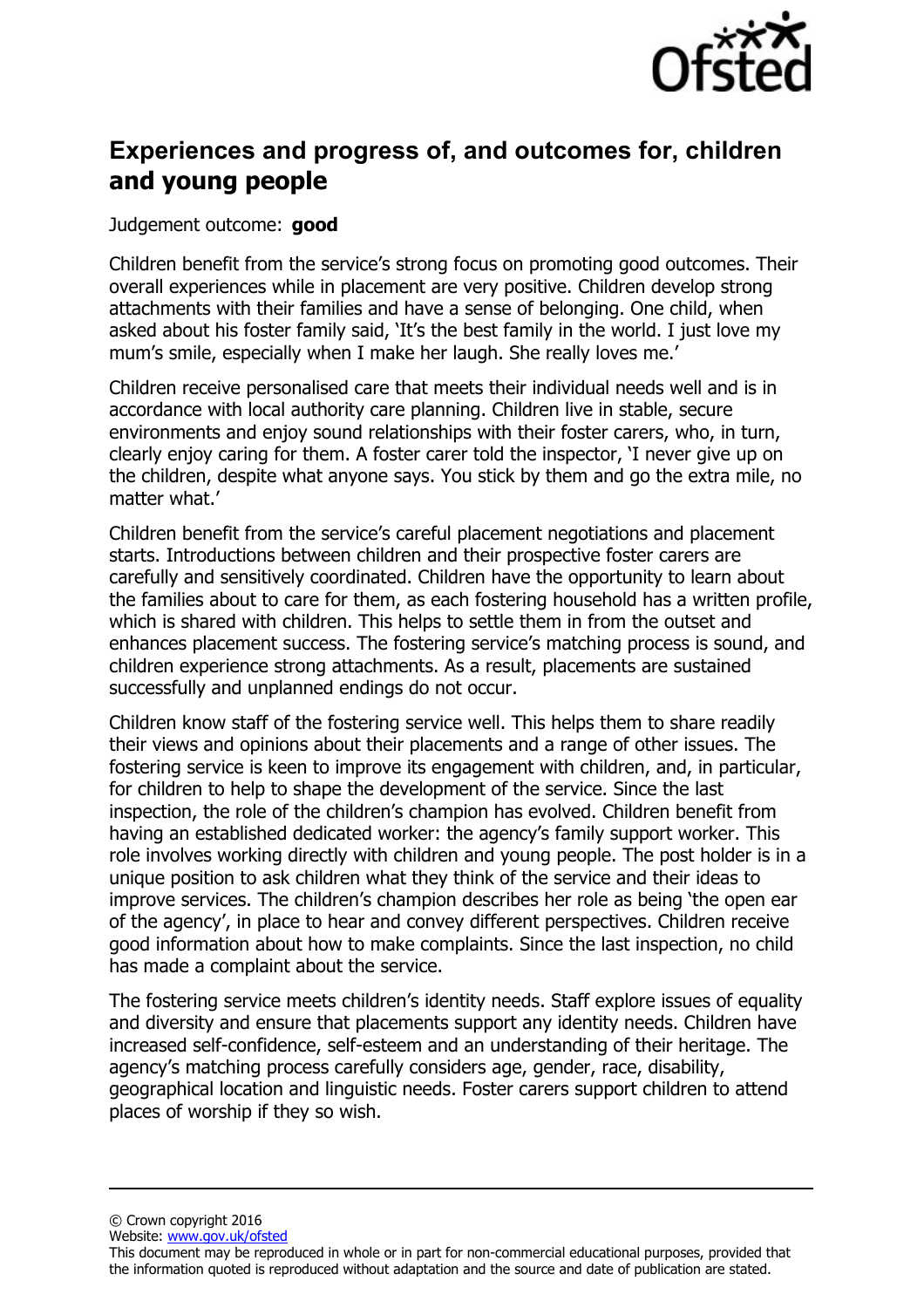

Children and young people live in healthy environments where there is good promotion of their physical, emotional and social well-being. They have excellent access to primary healthcare services and receive advice and support from specialist services when this is required, for example, to manage health issues such as diabetes. Staff's documented health plans ensure that young people gain the advice, support and treatment that they need.

The fostering agency has a number of placements that care for children living with disability and/or complex health issues. These children receive excellent care that meets their holistic needs, and which addresses issues of disability expertly. Comments on the looked after children's review of a child previously believed to be of a non-verbal state included, 'F was looking at African movies and seems to enjoy the conversations, often repeating them several times.' This is an illustration of the significant progress that some children who have disability are able to make while in placement with very skilled foster carers.

The fostering service also meets children's emotional and mental health needs. A number of children receive regular services via child and adolescent mental health services (CAMHS). Children and their families benefit significantly from the agency's consultant therapist, who offers support to placements through advice and practical assistance, particularly in relation to behavioural management issues. This helps to sustain placements where challenging behaviour features and to promote placement stability and success.

All children are engaged in learning activities as the service promotes educational attainment and success. Most attend school or college very regularly, and are making good progress from their original starting points. Some have enjoyed remarkable success at GCSE level, while some older young people have gone on to attend university. Foster carers are strong advocates for their children's education success and are very much involved in promoting this ethos. Staff of the fostering service acknowledge and celebrate children's academic and more general achievements. This acts as further motivation for children and young people to aim high in their ambitions.

Children engage in a wide range of physical, social and religious activities that are of their choosing. Typically, these include sport, attendance at local youth clubs and involvement in the arts, music and dance. Most enjoy family holidays with their foster families, sometimes abroad. In addition, children and their families very much enjoy social events and activities organised and funded by the fostering agency. Currently, plans are in place for families to attend the local pantomime in December.

Children have good access to their brothers and sisters, family members and others when it is safe for them to do so. The fostering agency manages arrangements for contact carefully, ensuring that there is a consistent focus on the impact of contact and that arrangements are always in the best interests of children.

The preparation of older young people for adulthood is good. They benefit from the input of their foster carers and the fostering staff that help to prepare them to manage their lives more independently. Young people have the opportunity to

© Crown copyright 2016

Website: www.gov.uk/ofsted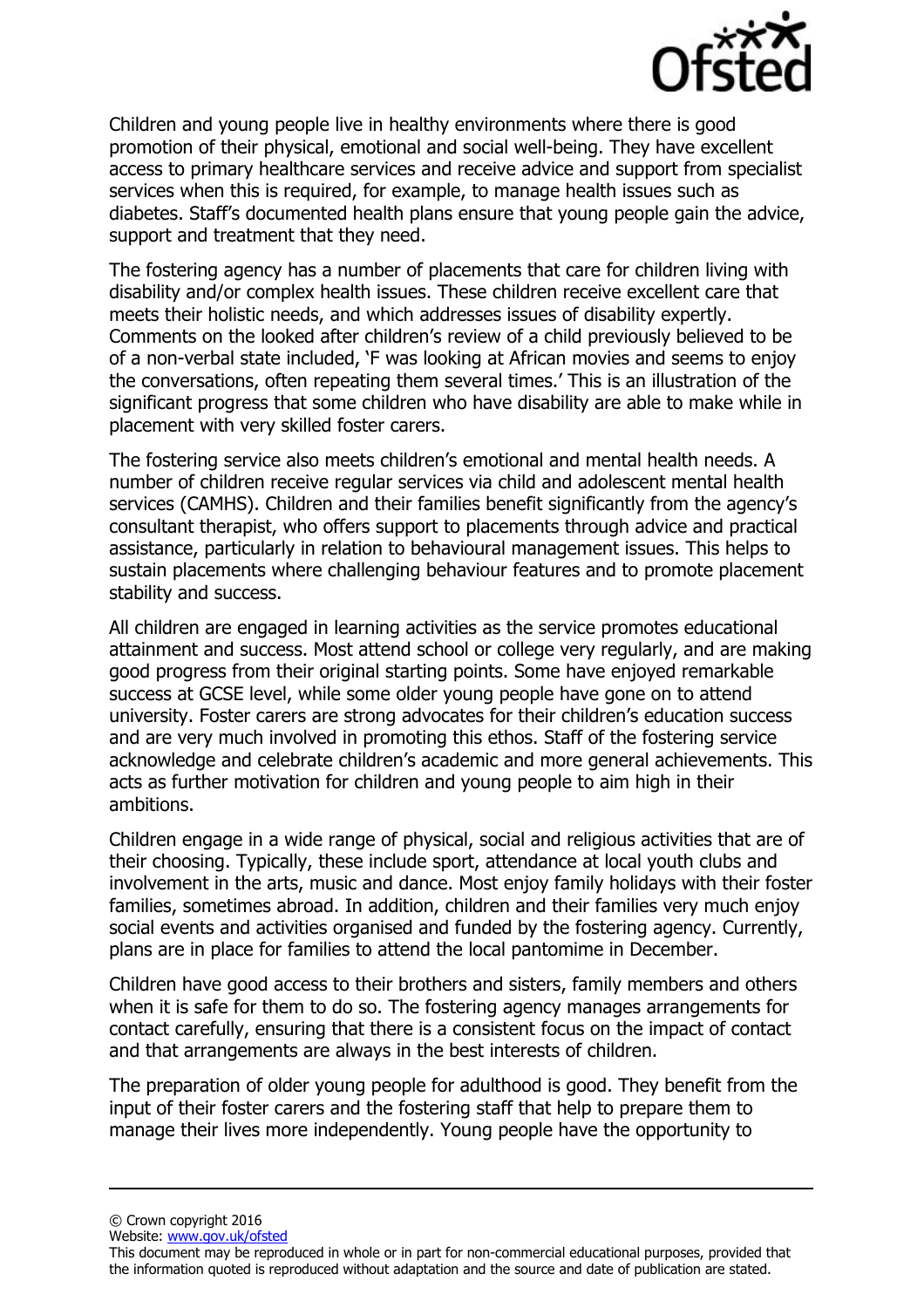

explore and develop skills focused on healthy eating, budgeting, household chores and their own self-care. A good illustration of this is a young woman, previously dependent upon others for all personal care tasks, progressing to manage successfully for herself intimate care tasks during her menstruation. All involved, including the young woman herself, acknowledge this is as being a very significant development in her move towards independence.

Staff and foster carers contribute well to pathway planning. The fostering service has 'staying put' policies in place to support former children looked after to remain in their existing placements if they so wish.

# **Quality of service**

Judgement outcome: **good**

The fostering service registered with Ofsted in 2014. This is its second full inspection. The service continues to build on its efforts to recruit more foster carers in order to offer a diverse range of placements, as outlined in the statement of purpose. Since the last inspection, the service has appointed a marketing officer to increase the agency's pool of existing approved foster carers. Currently, a number of new foster care assessments are underway. There is a recruitment strategy in place to help to identify prospective foster carers. The service's website, however, is not yet complete and is due to be re-launched. Managers accept that access to an operational website will be an efficient method to attract higher numbers of prospective foster care applicants.

In addition to the marketing officer, the agency has secured a number of other specialist staff to enhance the skills of foster carers and the staff team in order to address the differing and often challenging needs of children. Since the last inspection, a family therapist is now available to work with staff and directly with foster families to explore and help to resolve placement difficulties: in particular, the sometimes extreme behaviour of children. The employment of a support worker provides children with creative opportunities to express themselves and to share their opinions about placements. Children, foster carers and staff continue to benefit from the input of social workers on the staff team who have specialist skills and knowledge of working with children and young people who have disability and complex health needs.

Staff's completion of foster carer assessments have significantly improved since the last inspection. Increased management overview and targeted support for assessors have resulted in robust assessments that contain well-triangulated, evidence-based information, which is explicit in outlining how applicants meet the required competencies.

© Crown copyright 2016

Website: www.gov.uk/ofsted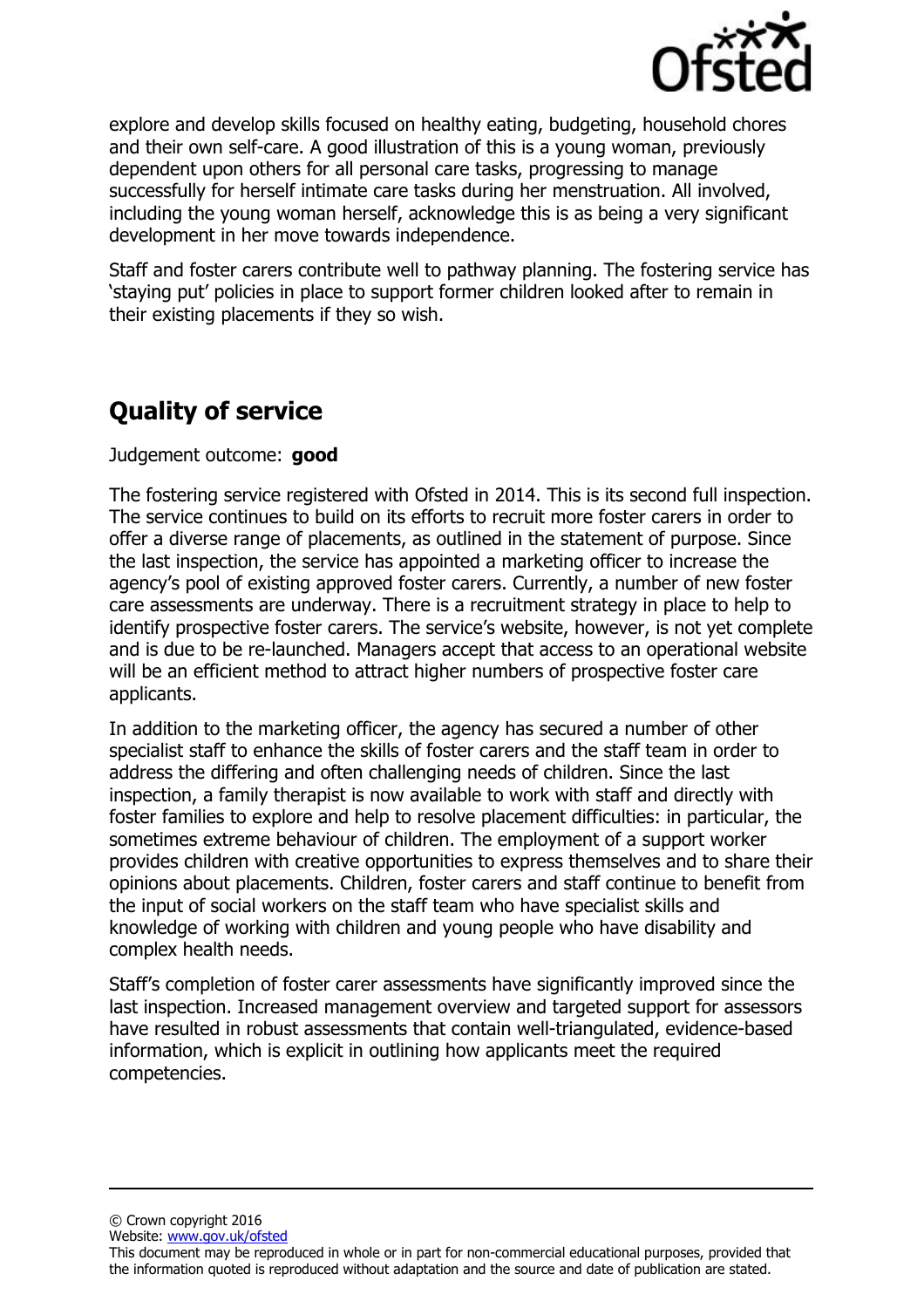

The fostering service's preparation, support and training of foster carers are effective. This ensures that prospective and approved foster carers have good insight into the needs of those they look after and are skilled in meeting identified needs.

Foster carers receive a good range of training that helps them to care safely for very vulnerable children. The fostering service's training programme has improved since the last inspection and includes specialist subject matter that is more challenging. This includes training specific to those caring for children who have disabilities, achieving stable placements and attachment and secure base. The fostering service has made a significant investment in the training of foster carers, ensuring that they receive high-quality training to support their safe and appropriate care of children.

The support of foster carers is excellent, and they highlight the support that they receive from the entire staff team as being exceptional. Foster carers feel listened to and appreciate the open culture of the organisation where 'everyone is valued'. A good illustration of this is the service's current plans to secure a second office base in the South London area, as requested by foster carers living in this area. Many foster carers describe the organisation as 'more like a family, than a business', and an organisation 'that really care[s]'. One of the directors commented, 'If my carers are happy, I'm happy.' Staff complete frequent supervisory visits that comprehensively review and challenge placement issues as they relate to all parties.

The annual review of foster carers is effective. The newly appointed independent reviewing officer is an experienced, independent social worker who manages this process robustly and efficiently. This ensures that fostering panel members have full and comprehensive information to enable them to assess the continued suitability of approved foster carers.

The previous inspection highlighted a number of concerns about the operation of the agency's fostering panel. Since this time, there have been noted improvements to the fostering panel that have resulted in the effective and efficient management of panel recommendations about prospective and approved foster carers. The constitution of the central list has changed to include key representatives from the field of fostering. This includes a former child looked after. The backgrounds of panel members are now more diverse and reflective of the community that the service seeks to serve. Members of the central list have access to panel training, and the administration of panel meetings is sound.

Foster carers understand the importance of working in partnership with the fostering service and other professionals and do so well. Foster carers confirm, and case files evidence, effective partnership working between staff, foster carers and other involved professionals. A child's local authority social worker commented, 'The staff keep me updated, and my siblings [in placement] are having positive experiences. The foster carer is very experienced; her training and support [are] good [and] child focused. I would recommend this fostering agency.' The fostering service is to review effective systems that encourage and solicit feedback from stakeholders. This is important to ensure that the views and opinions of users have influence on shaping the service.

© Crown copyright 2016

Website: www.gov.uk/ofsted

This document may be reproduced in whole or in part for non-commercial educational purposes, provided that the information quoted is reproduced without adaptation and the source and date of publication are stated.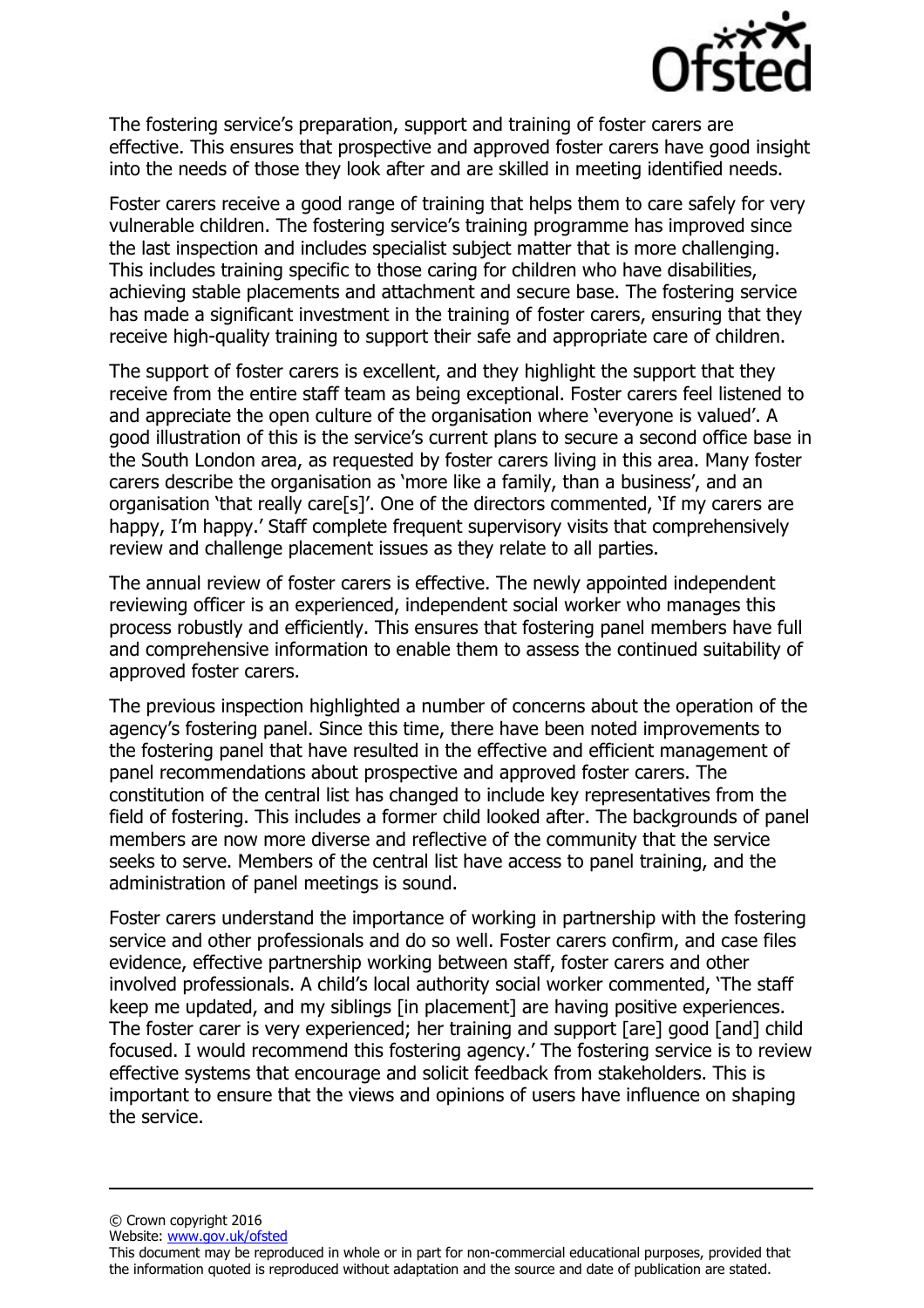

The fostering agency's matching processes are effective. This ensures that placements meet children's identified needs and placement objectives. The service ensures that comprehensive information is available from placing authorities to help them and foster carers to agree to appropriate placements. Foster carers are very much involved in this process.

# **Safeguarding children and young people**

#### Judgement outcome: **good**

The fostering service considers effective safeguarding as a priority for all placements and holds this ethos central to its entire function and operation. Foster carers are committed to developing positive relationships with children, and the agency operates a culture of openness and trust. Staff ensure that they consistently review and monitor each child's safety and well-being throughout their placement.

Staff ensure that comprehensive placement plans address any changing needs and that strategies are in place to help to reduce risk-taking behaviour. For example, staff complete risk assessments early after placement, to start to help identify known and potential risks to children's safety. Children benefit from the agency's clear and robust child protection policies and procedures that help to keep them safe.

The assessment, preparation and supervision of foster carers have a strong focus on child protection, and this supports their safe care of vulnerable children. Family safe care policies lay the foundations to how fostering households will keep children safe. Unannounced home visits are another mechanism by which to monitor the safety of children. Foster carers and staff are active participants in multi-agency professionals' meetings convened to address young people's suspected or actual involvement in child sexual exploitation, or situations in which there are persistent episodes of young people going missing. Staff support foster carers to take prompt and appropriate action to help to reduce such incidents. A foster carer stated on her annual review form, 'It can be very discouraging trying to safeguard a young person who doesn't want to be safeguarded. When [X] comes home, we show her love and concern and never judge her.'

Allegations against foster carers are rare. Since the last inspection, there has been one such allegation made by a child. Staff managed the incident appropriately and in accordance with child protection procedures, ensuring that appropriate support was available to both the child and those subject to the allegation.

The fostering service has good systems in place that ensure that the vetting, selection and recruitment of staff and panel members are thorough and promote the safety of children. This is an improvement to the recruitment processes evidenced during the last inspection.

© Crown copyright 2016

Website: www.gov.uk/ofsted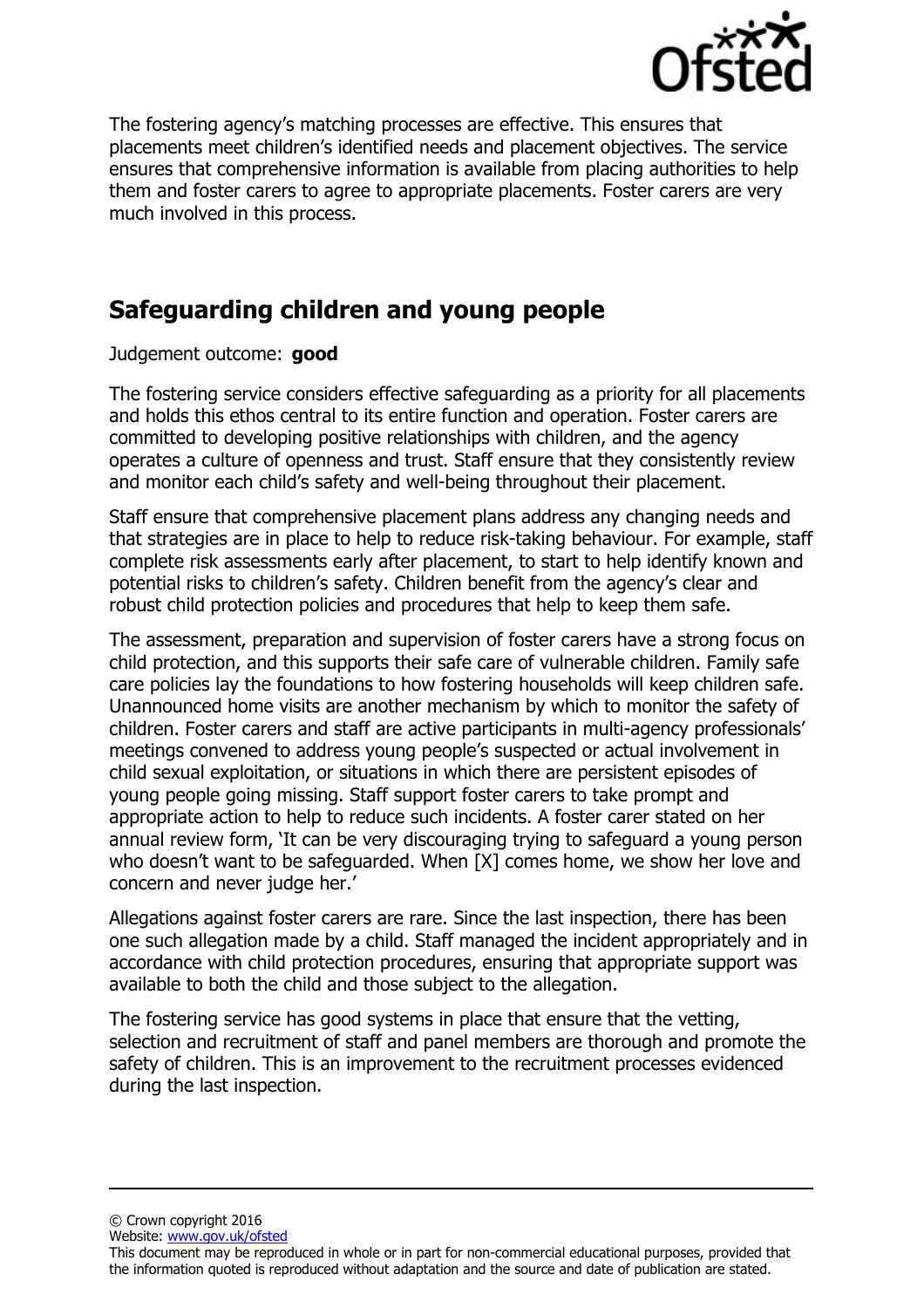

# **Leadership and management**

#### Judgement outcome: **requires improvement**

The leadership and management of the fostering agency at this inspection demonstrate the continued ambition and commitment to offer, provide and maintain quality foster care placements that expertly meet the needs of children. Despite very keen efforts, there remain areas identified for improvement if this ambition is to be realised.

Leaders are yet to devise and maintain effective and efficient systems that provide managers with a sufficient overview of the service's function and operation. To date, and as highlighted in the last inspection report, managers have failed to produce a regulation 35 quality of care monitoring report, as required. This is imperative as the service continues to develop and the fostering task becomes increasingly demanding. Leaders have also failed to evidence the agency's internal quality assurance review, which equally provides an overview and evaluation of key aspects of the fostering service's function and operation. Such systems assist in highlighting what is working well and identify areas for remedial action. This is a repeat requirement.

Staff have been unsuccessful in ensuring that all foster carers' written logs are current and provide an accurate and up-to-date account of placement progress and issues. Managers indicate that, while staff continue to challenge this practice and offer training to address this shortfall, poor and incomplete recording by some foster carers continues. The impact of this is significant. As a result, children may not have access to a full and complete record of their experiences in care, which is important to their understanding of decision-making and key events in their lives.

Another consequence of foster carers' poor recording of daily logs is that it impacts negatively on managers' ability to track individual children's progress in key areas. This is because the newly developed outcomes tracking tool links with foster carers' evaluation of children's daily presentation and activity. The tracking of children's progress and outcomes is therefore not as effective as it might be.

Leaders and managers are well qualified and experienced to manage the service. The registered manager is a qualified social worker with extensive experience of fostering and managing staff. The registered manager is currently completing national vocational qualification (NVQ) management training at level 5. There are now clear lines of accountability, and managers and staff are clear about staff roles and responsibilities. This was not the case at the last inspection. Social work staff are largely qualified and experienced; those who are not receive excellent support and supervision from managers. The entire team is skilled, highly motivated and industrious. Team members share similar enthusiasm, drive and ambition for the development of the service to managers and leaders.

The fostering service is well resourced and is financially viable. The investment of additional staff and specialist workers is evidence of this, as is the agency's support and investment in staff completing formal qualifications. The agency is currently supporting a staff member to complete a Master's degree in social work, while the

© Crown copyright 2016

Website: www.gov.uk/ofsted

This document may be reproduced in whole or in part for non-commercial educational purposes, provided that the information quoted is reproduced without adaptation and the source and date of publication are stated.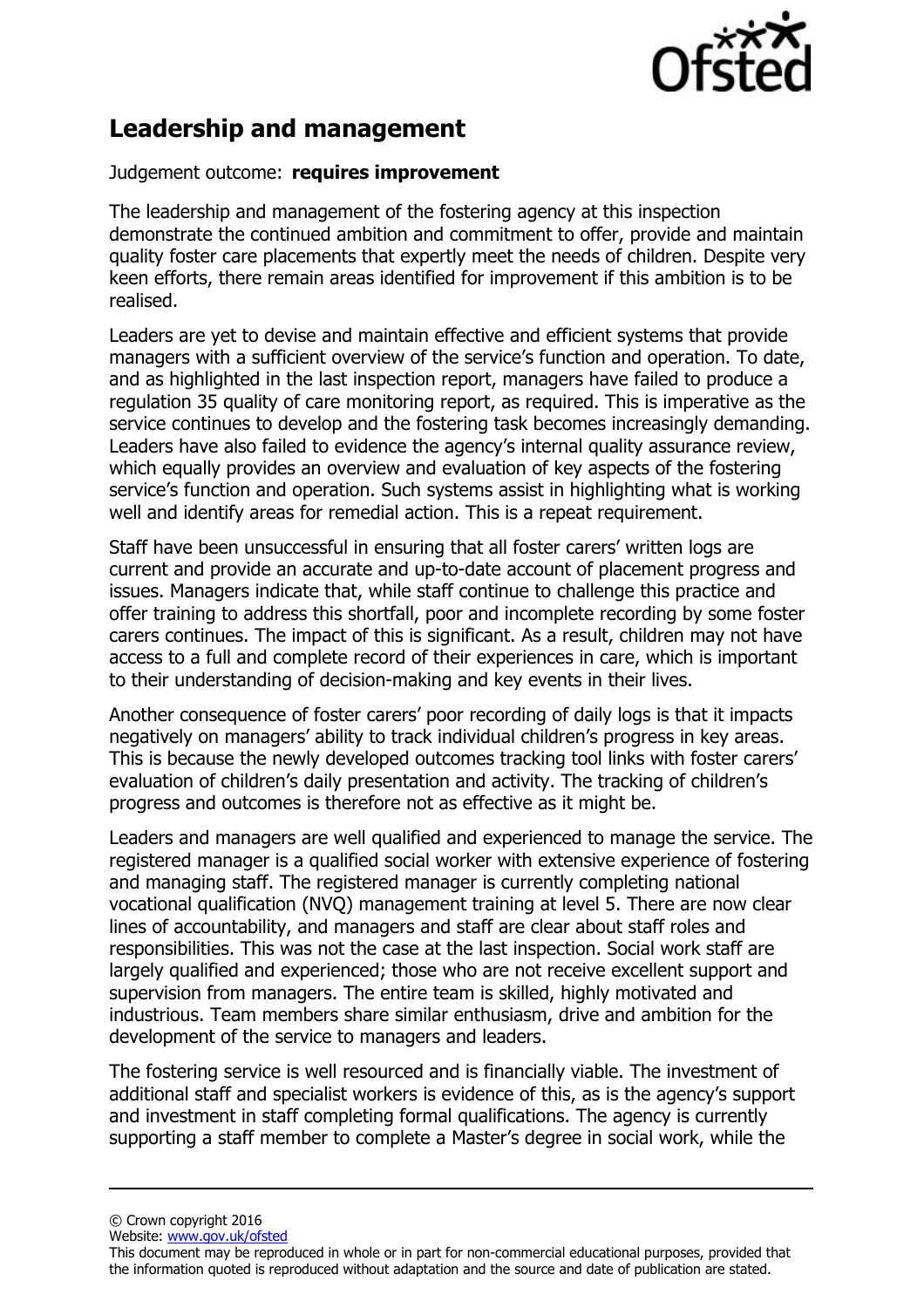

registered manager is undertaking further formal management studies. The agency is currently attempting to secure additional premises in the South London area. The premises and administrative systems are suitable to enable the fostering service to meet its aims and objectives.

Stakeholders and interested parties have access to comprehensive information about the fostering service. The agency's statement of purpose is an informative document that outlines well the services and facilities that it aims to provide. Some minor revision is required to reflect accurately the roles of staff members. The service produces two children's guides for the use of children looked after. The guide for primary school-aged children requires revision to ensure that the information is easy to read and is user friendly.

The fostering service has a clear vision for its developmental path and continues to demonstrate a commitment to ensuring that children receive good-quality and safe care and that they make positive progress. Shortfalls identified in the leadership and management of the service require resolution, but do not impact negatively on the safety or welfare of children.